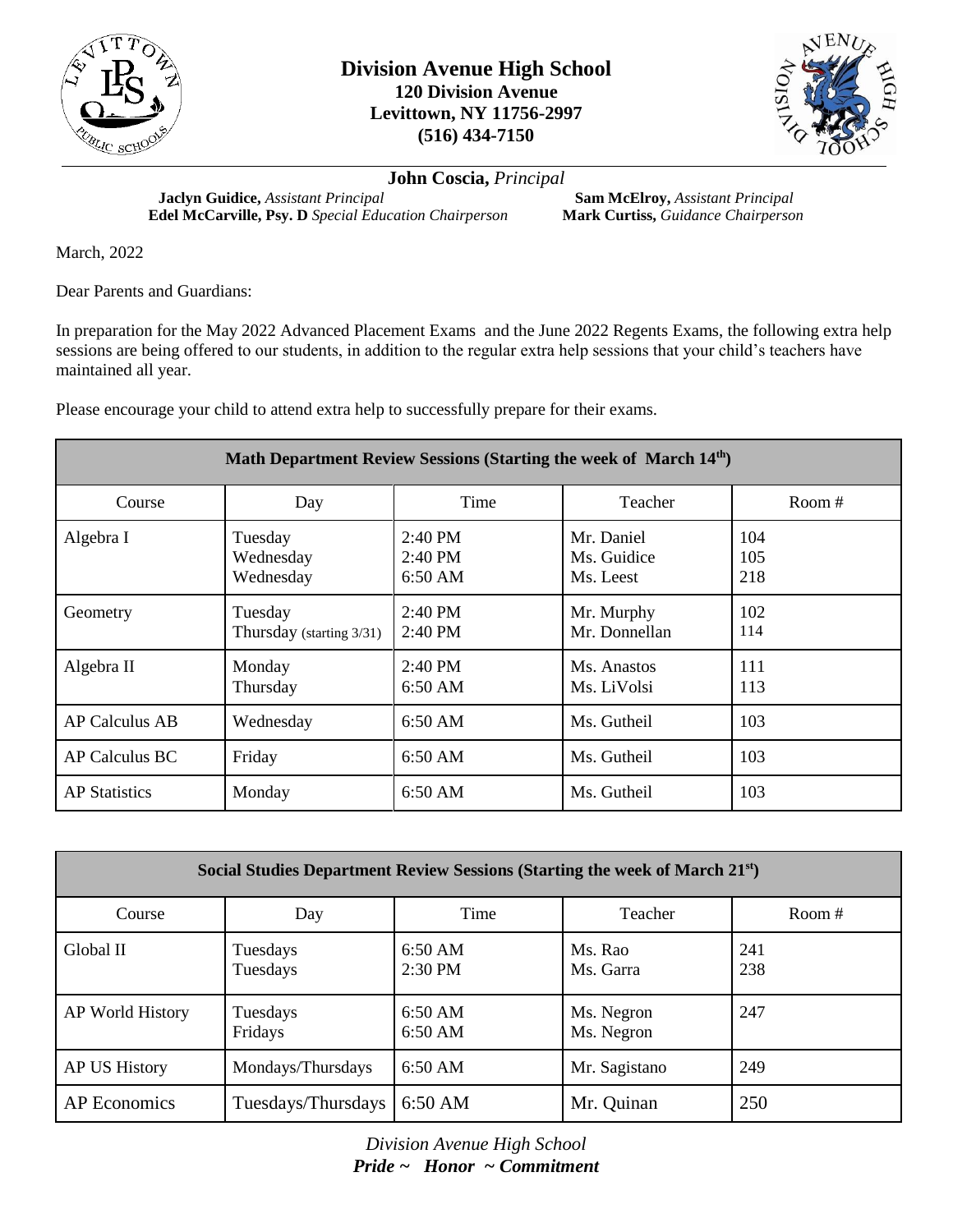

## **Division Avenue High School 120 Division Avenue Levittown, NY 11756-2997 (516) 434-7150**



**John Coscia,** *Principal*

**Jaclyn Guidice,** *Assistant Principal*<br> **Calculation Chairperson**<br> **Calculation Chairperson**<br> **Mark Curtiss,** *Guidance Chairperson* **Edel McCarville, Psy. D** *Special Education Chairperson* 

| Science Department Review Sessions (Starting the week of March 21st) |                                                                                                  |                               |                                            |                   |
|----------------------------------------------------------------------|--------------------------------------------------------------------------------------------------|-------------------------------|--------------------------------------------|-------------------|
| Course                                                               | Day                                                                                              | Time                          | Teacher                                    | Room #            |
| <b>Earth Science</b>                                                 | March 24, April 7,<br>April 28, May 12<br>For identified<br>students only                        | 6:50 AM                       | Ms. Euler                                  | 212               |
|                                                                      | March 29, April 12,<br>April 26, May 3<br>For identified<br>students only                        | 6:50 AM                       | Osterman                                   | 228               |
|                                                                      | May 10, May 17,<br>May 24, June 7, June<br>14<br>Open to all<br><b>Earth Science</b><br>students | 2:30 PM                       | Ms. Osterman                               | 28                |
|                                                                      | May 19, May 26,<br>June 2, June 9<br>Open to all<br>$\bullet$<br>Earth Science<br>students       | 2:30 PM                       | Ms. Euler                                  | 212               |
| Living Environment                                                   | Tuesdays/Thursdays                                                                               | 6:50AM                        | Ms. Mills                                  | 219               |
| Chemistry                                                            | Tuesdays/Thursdays<br>Tuesdays/Thursdays<br>Mondays                                              | 6:50 AM<br>2:30 PM<br>2:30 PM | Ms. LaBonte<br>Mr. Horowitz<br>Mr. Sparaco | 221<br>223<br>221 |
| Physics                                                              | Mondays<br>Wednesdays                                                                            | 2:30 PM<br>6:50 AM            | Mr. Miller<br>Mr. Miller                   | 225<br>225        |